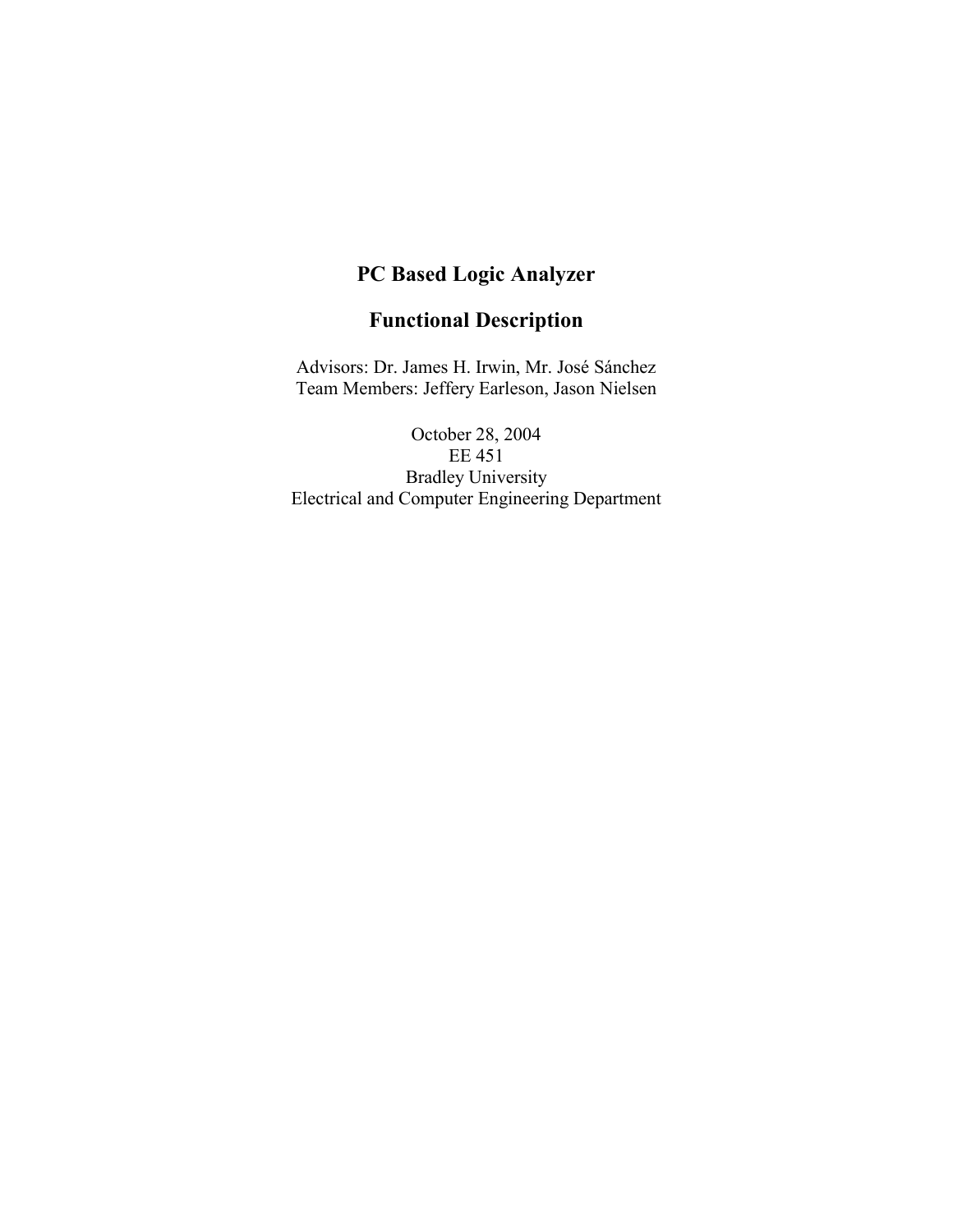### **Introduction:**

A logic analyzer is an instrument that displays digital signals. It functions much like an analog oscilloscope except it only displays four levels: low, high, tri-state and indeterminate; it also samples more lines. This project will create a PC based logic analyzer for use in Junior laboratory. It will have external conditioning hardware (known as a POD) connected to the PC. The PC will provide a Graphical User Interface (GUI), triggering, and signal display. This data flow is seen in Figure 1.



Figure 1: System Block Diagram

### **Inputs:**

| Analog Signals | Signals on the POD's probes. These can be TTL or CMOS based. |
|----------------|--------------------------------------------------------------|
| PC Commands    | Commands entered using keyboard and mouse.                   |

### **Outputs:**

| <b>Monitor Display</b> | Displays captured data, trigger signal, cursors and basic Windows functions |
|------------------------|-----------------------------------------------------------------------------|
|                        | (print, save etc.)                                                          |
| Printer                | Prints the displayed waveform.                                              |
| Storage                | Saves waveform as an image                                                  |

### **System Description**

**POD:** This will accept analog signals on 8-16 data lines. The signals originate from TTL or CMOS based circuits. The POD will condition the signal to be transmitted to the PC via USB.

**PC:** The software will receive conditioned signals and display them in a user-friendly manner. It will provide several forms of triggering, cursors, zooming, etc. and standard window features.